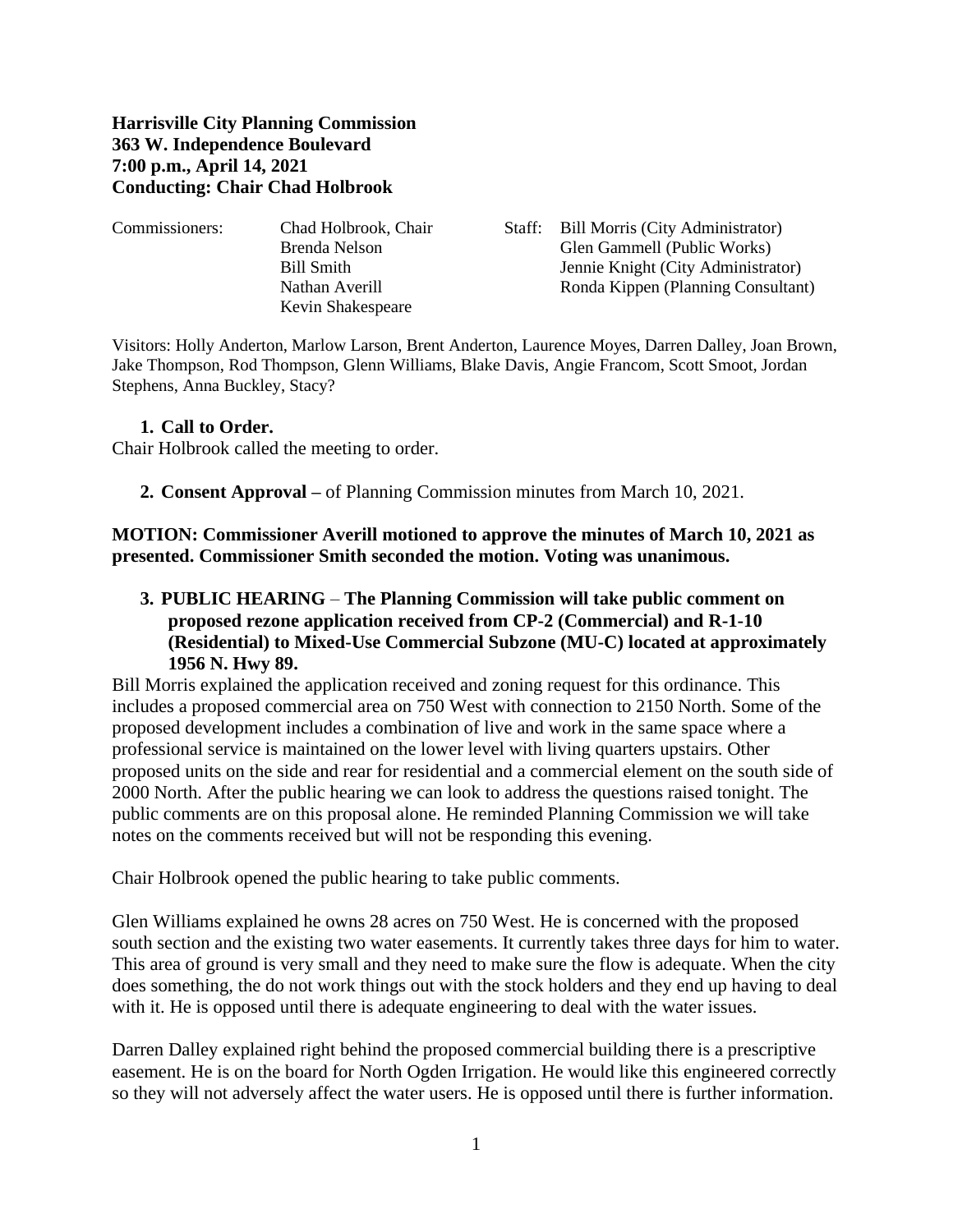He also submitted letters from Brenda Tuinei and Marvin Farrell into the record. Jordan Stephens said he moved here recently. He is a teacher and is concerned with this proposal bringing in transient people who live in townhouse. He has two friends working at Majestic Elementary, when they built townhomes near, and they become aged, they see kids coming in and out which is taxing on teachers and other students. If you look at Majestic, test scores have declined. As a community, we need to consider what the teachers are dealing with as well as the students.

T. Chambers has concerns with traffic congestions on 2150 North and Highway 89.

Jeri Knighton said with the number of living/working units, we have vacant business options already. She said we know we need to support the tax base but 24 units seems like a lot of business units and asked what types of businesses will be there. Additional vacant businesses do not add to the value of the property. Some areas are having squatters break in and cause problems.

Chair Holbrook declared the public hearing closed.

#### **4. PUBLIC HEARING** – **The Planning Commission will take public comment on proposed rezone application received from RE-15 Residential to Mixed-Use Commercial Subzone (MU-C) located at approximately 1371 N. Washington Blvd.**

Bill Morris explained the application received and zoning request for this ordinance. He reviewed the proposal. The developer originally brought in another place that showed additional accesses but UDOT governs the access onto Washington Blvd and they have reduced this. This proposal includes 11 acres being put into open space with a commercial pad and townhomes on the south area. The north portion will not connect into 1400 North since they do not own that property. We do not know the specifics on the commercial area but this is more than what was originally proposed. There are residents in the neighborhood requesting single family dwellings along the exterior to buffer the residential area. Something including patio homes might be more acceptable for a transition. Fire code requires two access points but UDOT controls the access to Washington. Another option might be to gate access to the existing development. The proposed roads in the residential area will be maintained by the HOA

Chair Holbrook opened the public hearing to take public comments.

Lynette Kelley said she has a question where the orange building is and whether that is being purchased. She is unaware of that being purchased. The buffer zone, and the family that lives on that corner will be affected the most. She suggested a bigger buffer. On the Mixed-Use Sub zoning, there are more than five units connected and that needs to be addressed. As far as the large rectangles, are those fields? Another question is how many of these will be rentals. If they are having a buffer, they need to make sure this does not turn into a rental area, but keep them owner occupied.

Brent Anderton asked about access on 1400 North or coming into the neighborhood. If three is a south area access, is that coming into the development. Has consideration been given to the fact we live in a desert, has water been addressed? Are the utilities being considered as well as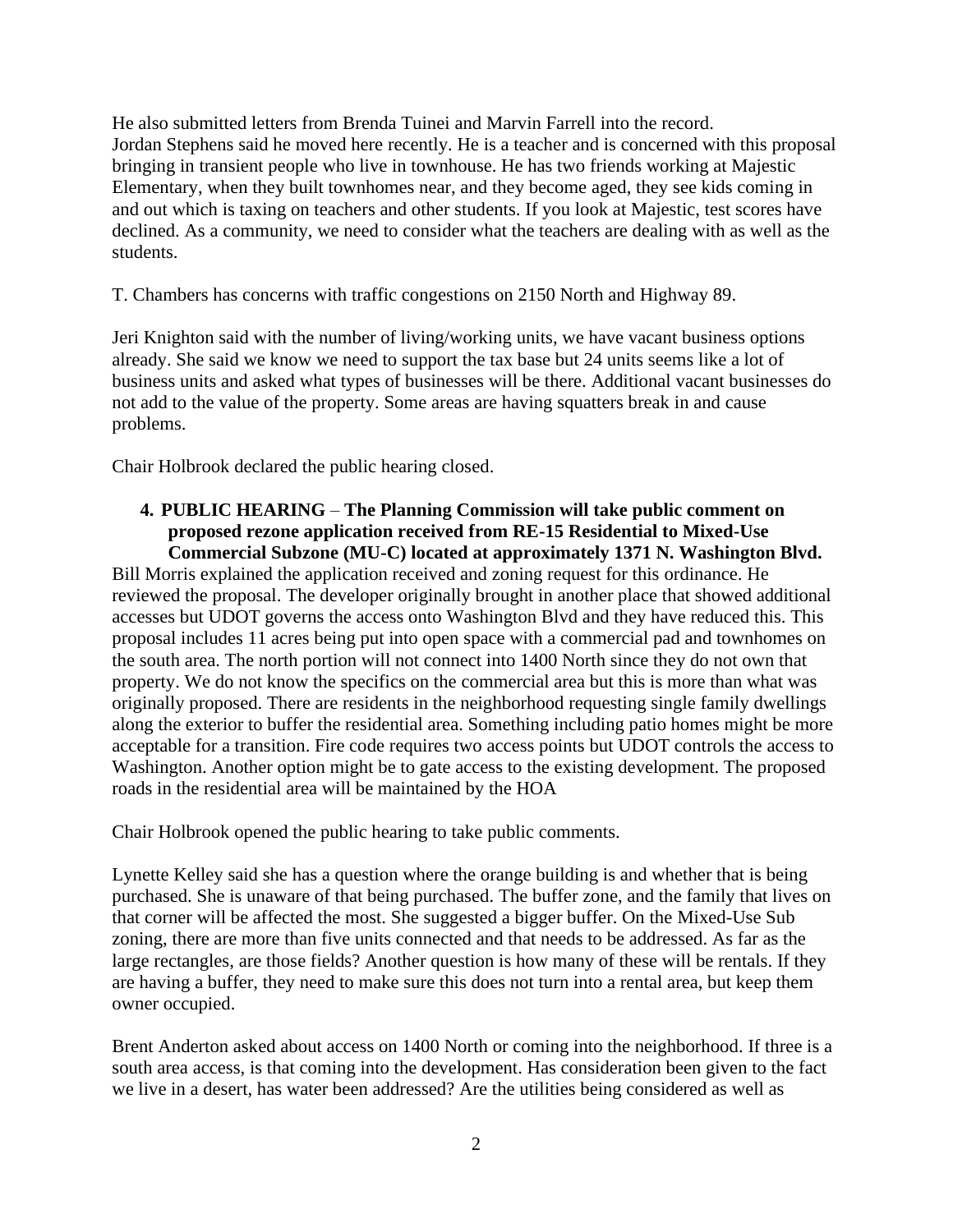Pineview for big developments.

Jeri Knighton suggested another option for an entrance to be brough back to the commercial area. Maybe pathways to the park with trails and keeping the road traffic separate. A transition to patio homes or single-family dwellings would be nice. Having too many close dwellings is hard and North Ogden said that is where their police force spends most of their time. She asked for consideration to what that brings to the environment of the area. They can walk around the park at the Main Park. The ball fields are overgrown and there is a small playground to maintain. She would like to make sure the HOA has appropriate working to maintain the quality of the property and polices the area to cover for protection. She would like to avoid traffic to the current development.

Gary Kelley expressed concern about the access road into Plush Nest. 500 drivers would impact the neighbors through to Washington. He likes the open space and he understands they are here to meet on this. Will they be altering this plan? The city has a foot height limit of 30 feet. With three story buildings, these will be 50 feet. He looked on the wetlands inventory, there are several classifications of the wetlands. He would like to make sure the developer gets the proper permits through the Army Corp of Engineers.

Sara Havey expressed concern with the outlet onto Washington and 1400 North. Currently the connection at 1100 North is difficult and this would cause more problems with more accidents and with teenage drivers in this neighborhood. The south west connection with the two access requirements, she would appreciate a gated access. There are 33 small children on one road and another 20 children on a separate road. She likes having access to the commercial on the north and not having that come into the neighborhood at all. They like that their neighborhood is secluded. She realizes these things are needed, and she understands the need, but with minimal impact to existing neighbors. Patio homes and single-family homes on the boarder. She understands the city's interest of the citizens and with several proposals coming in, this was the one that was a compromise. She recognizes with the state requirements put into law; these have to considered to make it the best we can. Come up with a solution that everyone can meet one. She feels the city is really listening.

Mike Braley said the lake on the proposal is unlikely because the stream does not provide that much. He enjoys seeing the mountain, but now he would look on two- or three-story homes. These will be bought and sold and low-income people will move in; crime will increase. With 1100 North going through, tickets have increased. Families walk around, but now there will be more traffic. He opposes this.

Jordan Stephens said he is unaware of the 250 units. He asked if the school could accommodate this. There are currently two bond proposals with Pioneer Elementary being in the big pond pool. Any decision here would be inappropriate unless the bond passes. Pioneer would not be included unless the larger bond passes. They are going to force a small school to absorb a lot of students. Even if the larger bond passes, it is too far out to help. He asked what the benefits are besides affordable housing. Why would the city want to invest in something like this? What would benefit be to the community, because it seems there is very little besides taxes.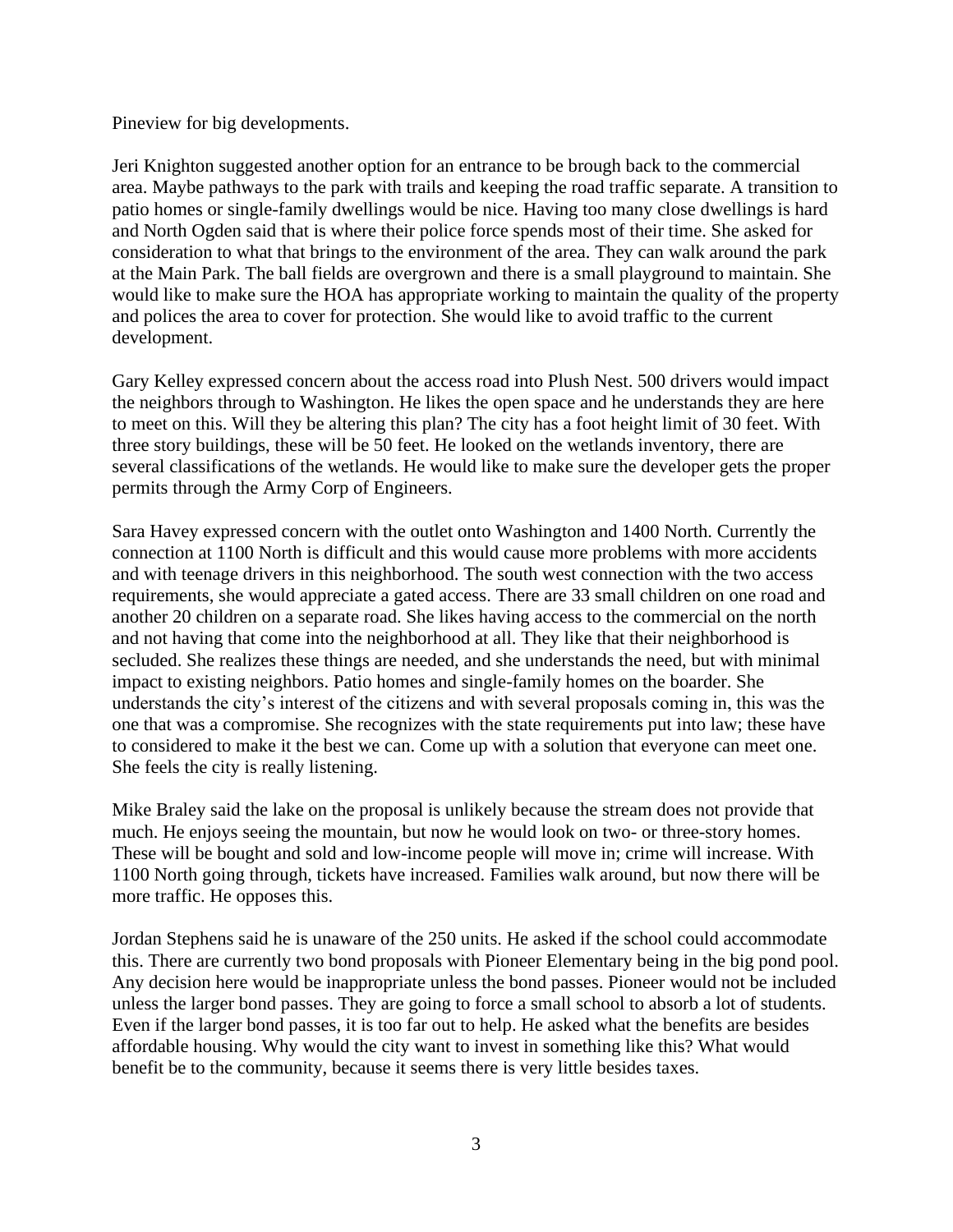Marlow Larson said he has lived here for three years. He came here because it was pleasant and now there are high rises. He will not be able to see the mountains. Someone is money hungry to affect this sanctuary. Now he will not be able to see past that. He cannot believe someone would do that to their community. If they cannot come in from Washington, they should not be allowed. He is disappointed the city would consider this project. There is no access. What would happen if there was a fire? This does not make sense.

Doug Frecker said he lives at the end of 1400 North and he is against this. He would like to see homes in there. They are building these wherever they can fit them. He votes no on density. The golf course will be doing a bunch of these homes, that will put enough stress on things. We have that development going on already.

Joan Brown lives on 1100 North and she thinks this is too many and too high. She moved here because of the mountain views and so did everyone else. To put townhouses and expect everyone to like them. She is concerned they would then develop the wetlands.

Holly Anderton said she agrees with what they are saying. She moved here for the view. The minute she hears something going in she feels like she is living in a ticking time bomb. The minute this goes in, they will be selling. They do not want to subject their kids to this. They love Harrisville and asked Planning Commission to consider all of this.

Angie Francom said she lives on the north end of the city. It has been mentioned by a lot of people in the community would like to see single family homes. High density housing with under quarter acre. With townhomes but a transition to small single-family homes would serve a variety of people with some green space. Accommodating multifamily does not always mean affordable. This is not affordable housing. She would rather see some of the same community and transition down the density.

Eric Bechard said he is concerned with a connection road from the townhomes.

Chris Schofield said he understands the addition of these properties but would like less density. He proposed switching the open space to run along the west side; leaving an open space corridor down to the south side. The property units would be behind the commercial space with access onto Washington.

Jeff Kunz said he build a house and moved up in February. He moved here for the views and the great neighborhood. He sees the need for more affordable housing; he has family being affected by this. He looks at where they are and the water pressure they do not have. This is not going to give this an increase. Traffic is a concern, with opening up neighborhoods. There has been conversation on more single-family homes. He would like to see his view maintained. He moved because of this. He appreciates what the city has to do, but asked for a reduction in density.

Shannon Ford said she chose to move to Harrisville 18 years ago because of the small town feel. By building townhouses, they will take that away. This would turn into Salt Lake, Ogden, or Riverdale. The green space will be in her backyard. She spends a lot of time in her backyard. They do not want a walkway looking into their backyard seeing what they are doing. They spend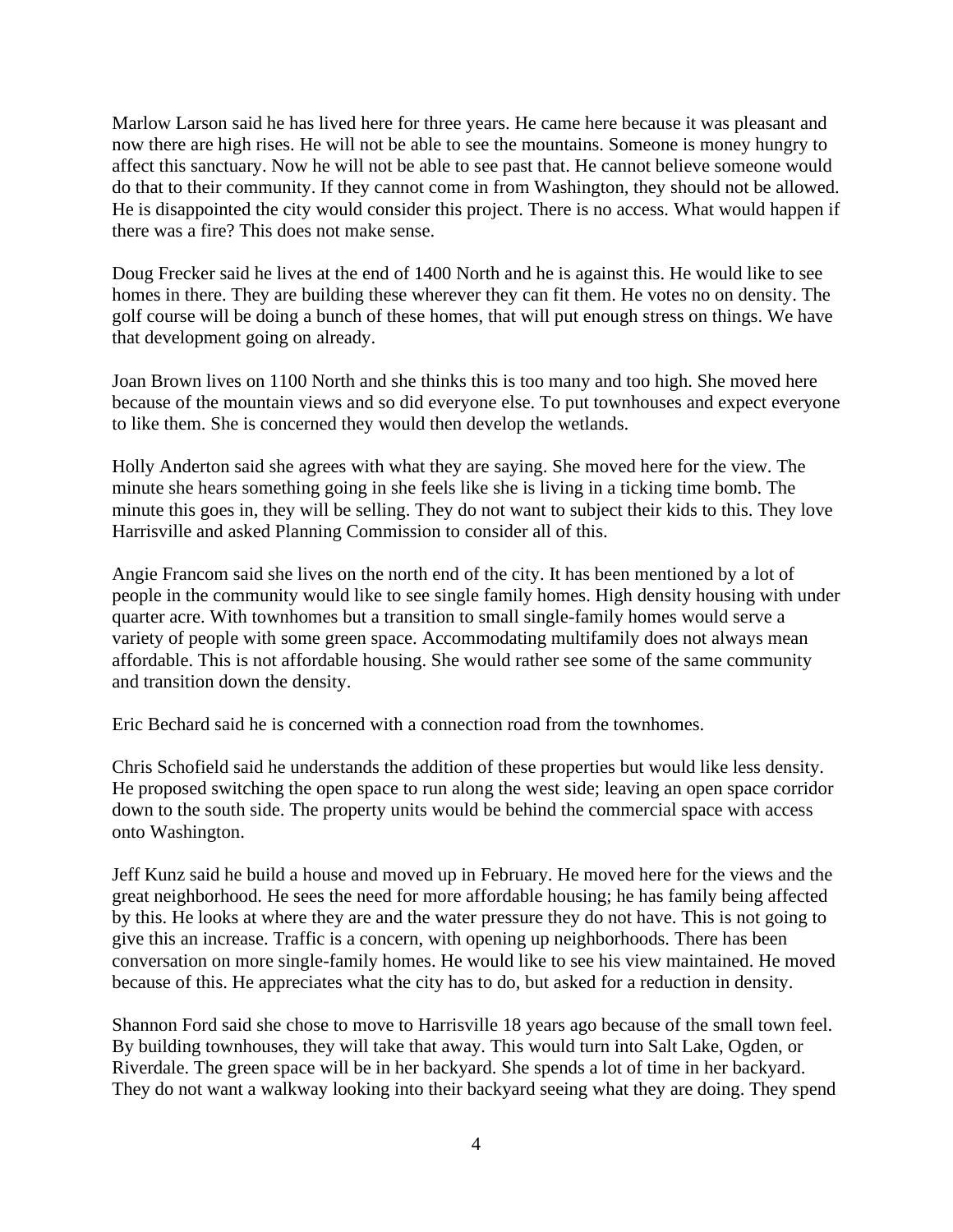a lot of time over at the park; she does not think we need another park. They spend time watching the wildlife and they do not want that to go away. She is opposed to this proposal.

Chair Holbrook declared the public hearing closed.

Bill Morris said as staff, we appreciate the volunteer work of the planning commissioners. He appreciates what they do and often they are the victim of circumstances. With unfunded mandates that the city must deal with.

Chair Holbrook said we will do what they can to bring into the city the appropriate balance with open space and housing. He has lived here for 26 years, he used to see pheasants regularly; he also knows there are more and more people coming north. As a city we can get ahead of the wave, or spend our time trying to catch up.

# **5. DISCUSSION/ACTION/RECOMMEND** – **to grant Conditional Use Permit for Davis Signs Utah located at 746 N. Harrisville Road for sign manufacturing and installation.**

Bill Morris explained application was received from Davis regarding opening a business for sign manufacturing and installation at this location. Harrisville Code required this to be regulated by conditional use permit. Bill reviewed the code regulations. The products cannot be toxic fumes or anything that would cause a detrimental impact.

Blake Davis said they signed a lease with the property owner. This property has previously been used for auto repair. They have cleaned up the property significantly. They are a small simple business which will not have any negative impact on the surrounding community.

Bill Morris said Planning Commissioners are looking to mitigate any adverse impacts. Staff does not anticipate having any adverse impacts but this is bordered by R-1-10 zone which may be bothered by late night noises. Limiting hours of operation and requiring a vent system to filter any fumes should mitigate any unforeseen issues. Blake Davis explained they operate under normal business hours but might start at 7am. They do not have a large staff. Bill Morris asked how late they work. Black Davis replied they end the work day at 6pm. Bill Morris said these are reasonable but said this conditional use will hold them to that. Blake Davis asked to extend the hours to 6am to 6pm. They sometimes have installation trucks that leave early for job sites. They are an electric sign company. They will bring in skilled trade employment to the area. Chair Holbrook asked what the scope of the business entails. Blake Davis explained they are a small family-owned electronic sign business who does banners, building and illuminated signs and decals. They also service broken signs and electronic message centers.

When they checked with North View Fire for compliance, they were interested in them doing some services. The property where this is location used to have some compliance issues. They are hoping to resolve those with their business.

Bill Morris recommended the conditions would be hours of operation and that they abide by the noise, vibration, toxic fumes, and performance standards. Blake Davis said everything they do is inside the building. They are not modifying the building or the parking lot. They are only repainting the interior because of the deteriorating condition. Chair Holbrook asked for any commissioner comments. Commissioner Smith asked if there are any neon lights. Blake Davis said they do not have the ability to service or make neon lights. That is outside the scope of their business.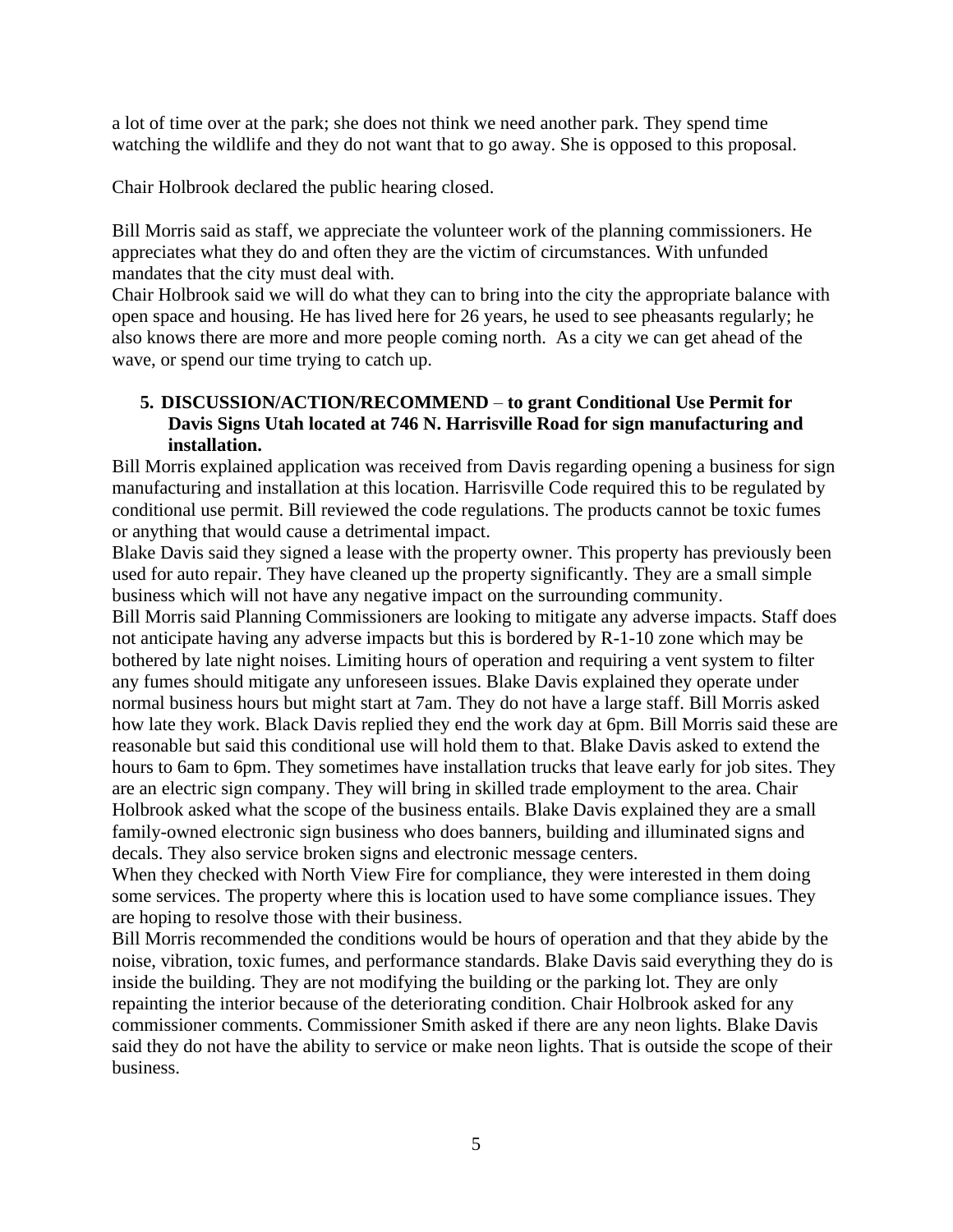## **MOTION: Commissioner Averill motioned to grant the Conditional Use Permit for Davis Signs Utah located at 746 N. Harrisville Road for sign manufacturing and installation with the following conditions: subject to Harrisville Municipal Code §11.20.190 and the hours of operation be set to 6am -6pm. Commissioner Shakespeare seconded the motion. Voting was unanimous.**

Bill Morris explained the 10-day appeal period and then Blake Davis can receive the conditional use permit.

## **6. DISCUSSION/ACTION/RECOMMEND – to recommend adoption of Harrisville Ordinance 515; Zoning Map Amendment Ben Lomond View.**

Ronda Kippen said she brings forward a positive recommendation for the approval of the Ordinance 515 subject to a corrected landscape plan, developer continues with work committees for commercial area, landscape and fencing design between Highway 89 and Ben Lomond View for a buffer area and a landscaped buffer along the main road. Rezone complies to the 2019 general plan, complies to the city standards, building uses, etc., the master planned development conforms to the MU-LP ordinance, will not be detrimental to or deteriorate the general area or negatively impact surrounding properties.

Further reviews will need to take place at the subdivision level. This plan has been modified from the original 722 units to 664 units across 130.8 acres. The two-story commercial foot print will surround an Amphitheatre in the center which will preserve the open space. The addition of Millennium Park has increased the original open space. Developer will put in flood improvements, parking, and a playground with the park remaining as a public park with six additional parks throughout the rest of the development. The developer has gone through fifteen work committee meetings with staff members and the legislative committee from July to date for negotiations; has redesigned the concept plan to conform to the public feedback received and held two Planning Commission work sessions where they responded to the comments made. This is what the decision tonight is based on. Considerations for the Planning Commission tonight are: does this comply with the 2019 General Plan, with the MU-LP code. Considerations for the rezone include: architectural designs on the site, commercial designs, parking dimensions, setbacks, and open space requirements, etc. The applicant and designer are both available for questions or comments.

Bill Morris said the city appreciates the work from Ronda Kippen over the past year. Most of these documents have been reviewed. The packet for rezone has to be reviewed as an entire packet to meet the criteria of the code and be approved together. It takes a developer a long time to get to this point and also why this is 108 pages. A lot of the legal jargon has been reviewed and the plans have evolved on what is the biggest project for the city. There is also a massive flood plain which takes time to go through the process. Chair Holbrook asked for commissioner comments.

Commissioner Averill said he has no questions and is good to move forward with a positive recommendation. Commissioner Shakespeare said he has no questions as well. Chair Holbrook asked if commissioners had questions from those serving on the work committees. No additional comments were made.